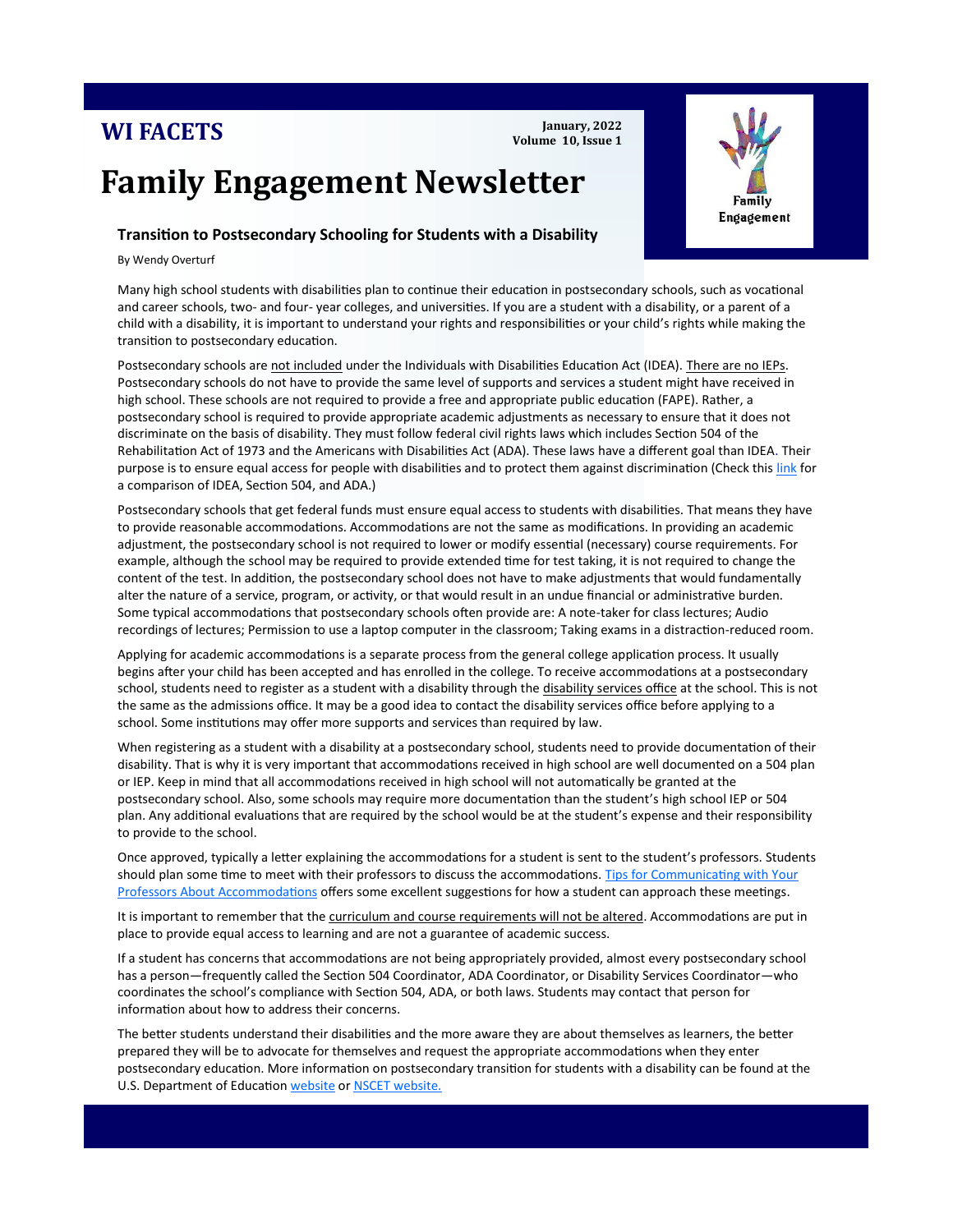### **Statewide Events**

#### **Advocacy for Change [First Nations Studies 20](http://www.familyvoicesofwisconsin.com/trainings/afc/)21-2022 Webinar Lecture Series: Lecture Series:**  $\mathbf{r} = \mathbf{r} \cdot \mathbf{r}$

**Indigenizing Learning Spaces for All** The training will examine how history, culture, and language can impact achievement, school climate, and student, family, and community engagement. **Dates: January 5&6, 2022, 3:30-6:30pm** 

#### **Supporting Neurodiverse Students**

**Annual Conference** [Trainings to support e](https://www.asw4autism.org/event-cal/30th-annual-conference/)ducators and families serving students with disabilityrelated needs in the area of social and emotional learning (SEL). The SNS System<br>provides learning appertunities focusing provides redning opportunities rocasing<br>on self-regulation, social communication, Emotional Well-Being." flexibility, resilience, sensory processing, **Date:** Apple 12-13, 2019 and executive functioning. These are no-<br>and virtual cunsts cost virtual events. provides learning opportunities focusing

#### **[Body Processing](https://cesa1.app.neoncrm.com/np/clients/cesa1/event.jsp?event=2779&)**

A four-session cohort designed to support [educators ser](http://www.uww.edu/ce/camps/additional/ecc)ving students with disabilityrelated needs in the areas of sensory and self-regulation. Sessions are from 3:30pm- $4.30 \text{ pm}.$ 4:30 pm.

**Dates:** 1/11/22, 1/18/22, 1/25/22, 2/1/22

**<u>Social-Emotional Behavior through the</u>** Topics." The speaker is Robin Fox and she **[Lens of Language](https://cesa1.app.neoncrm.com/np/clients/cesa1/event.jsp?event=2764&) Date: J**anuary 13, 2022, 9am-11am

#### **[Training for Home Language Interpreters:](https://wifacets.org/training/2021-22-connections-home-language-interpreters) Supporting Families Through the Special Professional development plans. On the plans of the control of the control of the control of the control of the control of the control of the control of the control of the control of the control of the control of the cont**

Wisconsin DPI has partnered with WI FACETS, LEAs, and other organizations to develop a one-day training for home ecome process, and winning recoverse interpretent for anguage interpreter families at IEP meetings. The training provides **increased awareness** of state related to the educational rights of students who receive special education through an IEP and who may also be English Language Learners. **increased** knowledge of legal responsibilities and requirements related to translation and **interpretation of special education, terms,** mediated in option, whereastic, interpreters and **improved skills** to handle common ethical considerations while **Disabilities** IEP meetings. \*One-day virtual trainings offered in 2022:<br>  $\frac{1}{2}$ 2, *Transforming the Impossible to*  January 18th, 19th and 25th and federal laws, regulations and policies

**Save the Date: State Superintendent's Conference on Special Education and Pupil Services Leadership Conference** Live and pre-recorded sessions on state and national legal updates. **Date:** Thursday, February 10, 2022



## **At Home Learning Strategies**

#### **[DayByDay Family Literacy Calendar](http://www.daybydayoh.org/january)**

This calendar features songs, activities, book suggestions, and videos that support early literacy skills and helps young children get ready for school.



#### **Children'[s Activity Calendar: January 2022](https://ideas.demco.com/blog/childrens-activity-calendar-january-2022/)**

(Be sure to click link to download to be able to use included links on calendar)

Try exciting new activities like organizing a rock-paper-scissors tournament, experimenting with static electricity, creating frozen bubbles, and learning STEM skills with LEGO challenges.

#### **Activities for New Year's Goals**

The New Year is a great time to reflect on the past year. You can help your child think about what kind of new year they would like. Sometimes the hardest part of setting a goal is creating the goal in the first place. There is a saying "that if you don't have a map, how will you know where to go?" That is why writing down and reflecting on New Year's goals and resolutions is such a great idea. This [link](https://www.thebestideasforkids.com/wp-content/uploads/2016/12/New-Years-Resolution-Printable.jpg) provides a printable to assist you and your child in writing a goal. Parents could model the activity by writing a goal for themselves as well.

If you want to get a bit more involved with goals, you can help your child create a vision board. A vision board - also called a dream board - is a collection of pictures that shows goals and dreams for the future. A vision board is a great way to motivate kids and help them pursue their dreams and goals.

To make the vision board:

- Ask your child about their goals and dreams and help to write them down.
- Find and cut images from magazines or printouts from the internet that match these goals.
- Glue these pictures to the construction paper and include a few key words about what the picture represents. This board can help provide motivation throughout the coming year.

#### **Martin Luther King Jr. Day - January 17, 2022**

Here are [four videos](https://www.freetobekids.com/blogs/news/kid-friendly-videos-about-martin-luther-king-jr) to help kids understand the importance of Dr. King's dream and his legacy.

#### **[Snow Paint](https://www.thebestideasforkids.com/snow-paint/)**



Even though it may be cold outside, kids often love bundling up and playing in the snow. Add some fun to this by making some snow paint. Making your own snow paint only  $\frac{d}{d}$  requires 2 ingredients – water and food coloring. It is easy to whip together, and the kids will love to help too. Your children can make designs in the snow or perhaps practice writing their names.

#### **Fun Food Preparation Activities**

Including children in food preparation can have all kinds of benefits, such as encouraging them to explore and maybe even try out new foods, flavors, and even textures. Following recipes is a great way to sneak in some reading and math skills. Here are some winter-themed recipes to try!



**Polar Bear Hot Chocolate** Popcorn Snowballs [Cinnamon Sugar Snowflakes](http://happyhooligans.ca/cinnamon-sugar-snowflakes/) [Penguin Frozen Banana Snack](http://www.readingconfetti.com/2014/01/sledding-penguins-frozen-banana-snack.html)



#### **Snuggle Up with a Winter-Themed Book**

There is nothing like a good book, whether you read a book as a family, or everyone reads their own individual book. If you want a few great suggestions, you can find plenty in these booklists. Be sure to check with your local library to see if some of these are available there.



**100 [Picture Books to Read this Winter](https://maryhannawilson.com/100-picture-books-to-read-this-winter/)  Winter-[Themed Chapter Books for Kids](https://www.maryhannawilson.com/winter-themed-chapter-books/) [Winter Reads for Middle School Students](https://www.maryhannawilson.com/winter-books-middle-school/)**

**Here are a few video read-a-louds to get you started: [The Snowy Day](https://www.youtube.com/watch?v=yFZKlNU39hE) [One Winter](https://www.youtube.com/watch?v=YBKfbo60jlI)'s Day [Winter Is Here](https://www.youtube.com/watch?v=anByRvtTrDE)**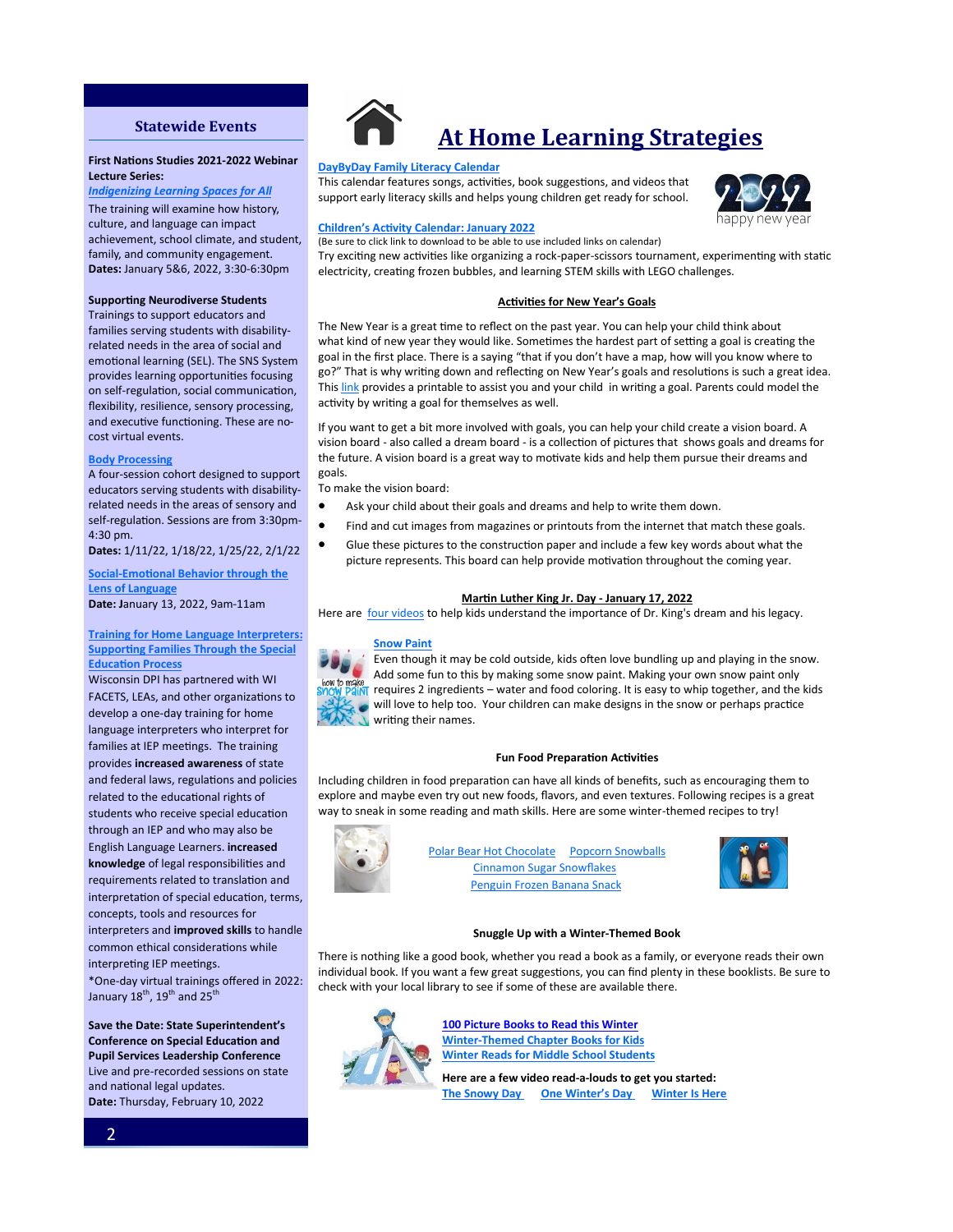## **Online Resources: Transition**



#### **[Center for Parent Information and Resources \(CPIR\)](https://www.parentcenterhub.org/?s=post+secondary+transition)**

This website has many links to articles and information on transition that are specifically designed for both parents and students.

#### **[Transition Improvement Grant \(TIG\)](https://www.witig.org/)**

TIG is designed to strengthen and accelerate the transition process in our Wisconsin schools to increase high school graduation rates, decrease dropout rates, improve the quality of postsecondary transition plans (PTP), and develop strong career, college, and community readiness among our students with disabilities through positive post school outcomes. The TIG has developed several tools which incorporate reviewing data, strategic planning and implementation of transition practices to improve outcomes for students with disabilities.

#### **[Wisconsin Department of Public Instruction](https://dpi.wi.gov/sped/topics/transition)**

This website has a variety of resources related to transition, including information about outside agencies. It also includes a link to *[College, Career, and Community Readiness for Students with IEPs](https://dpi.wi.gov/sped/program/id/ccr-readiness)* to support students at all age and developmental levels to be independent and college, career, and community ready.

#### **[Division of Vocational Rehabilitation](https://dwd.wisconsin.gov/dvr/about/) (DVR)**

A federal/state program designed to obtain, maintain, and advance employment for people with disabilities by working with DVR consumers, employers, and other partners.

#### **Opening Doors to Self-Determination Skills ([English\)](http://witig.org/wstidata/resources/self-determination-english-fillable_1409758661.pdf) [\(Spanish\)](http://witig.org/wstidata/resources/self-determination-spanish-fillable_1409758611.pdf)**

Setting and achieving goals helps students grow. Knowing their strengths and addressing their weaknesses is important as students prepare for life after high school. As students move through school and toward adulthood, they go through a process of considering who they are and who they wish to become. What kind of work would they like to do? What will they need to do to pursue this work? What living arrangements do they envision? What education, training, and services will be available to them along the way? Students can work with counselors, parents, and teachers as they work with this resource.

#### **[How to Use the WiTransition App & Your Postsecondary Transition Plan \(PTP\)](https://dpi.wi.gov/sites/default/files/imce/sped/pdf/tran-ptp-transition-planning-app.pdf)**

This is a link to how parents and students can access questions that are on the Postsecondary Transition Plan (PTP). A PTP is required in Wisconsin for all IEPs if the student will be turning 14 during the duration of the IEP. It is then included in all subsequent years. Parents and students can also access a "demo" [PTP planning page](https://www.witransition.com/) to be used before the IEP meeting.

#### **[Transition of Students with Disabilities to Postsecondary Education:](https://www2.ed.gov/about/offices/list/ocr/transitionguide.html)**

#### *A Guide for High School Educators*

This guide is published by the U.S. Department of Education Office for Civil Rights. The purpose of this guide is to provide high school educators with answers to questions students with disabilities and their families may have as they get ready to move to the postsecondary education environment.

#### **[Transition Planning for Students with IEPs](https://www.greatschools.org/gk/articles/transition-planning-for-students-with-ieps/)**

Learn how this part of the IEP allows teens in special education to outline goals that will help the them achieve their post-high school plans.

#### **[National Parent Center on Transition and Employment](https://www.pacer.org/transition/)**

This website has a multitude of links related to transition planning and work-based learning for students with disabilities.

#### **[Transition Guide to Postsecondary Education & Employment for Students and Youth with](https://www2.ed.gov/about/offices/list/osers/transition/products/postsecondary-transition-guide-may-2017.pdf?utm_content=&utm_medium=email&utm_name=&utm_source=govdelivery&utm_term)  [Disabilities](https://www2.ed.gov/about/offices/list/osers/transition/products/postsecondary-transition-guide-may-2017.pdf?utm_content=&utm_medium=email&utm_name=&utm_source=govdelivery&utm_term)**

This guide is published by The Office of Special Education and Rehabilitative Services. The guide addresses transition planning, services and requirements, as authorized by IDEA and the Rehabilitation Act; education and employment options for students after high school; and supported decision –making.

#### **[National Center for Secondary Education and Transition](http://ncset.org/) (NCSET)**

NCSET coordinates national resources, offers technical assistance, and disseminates information related to secondary education and transition for youth with disabilities in order to create opportunities for youth to achieve successful futures



### **Up to Me: Starting the Conversation** *Webinar Series for Parents and Caregivers*

People with mental health challenges and those that support them face decisions everyday about if and what to say to friends, family, co-workers, and others about their experiences.

Whether their loved one is returning from treatment, exhibited some mental health symptoms, or is asked about a behavior that someone has noticed, knowing how to decide if and what they want to say can be key to moving forward with their recovery.

If they choose to disclose, having an answer that points to their or their loved one's strength and resilience is empowering. Knowing when and how to disclose information about yourself is challenging enough, knowing how to do this as a parent or caregiver of a loved one with a mental health challenge can be particularly challenging.

The "Up to Me": Starting the Conversation series will be presented by Emily Jonesberg and Sharon Dossett with Rogers InHealth.

#### *Register for the Series:*

**[Starting the Conversation](https://attendee.gotowebinar.com/register/2213154598482817295) - [Series Overview](https://attendee.gotowebinar.com/register/2213154598482817295)** January 10, 2022, 12—1 pm

**[Defining Stigma](https://attendee.gotowebinar.com/register/3883339149355689228)** February 14, 2022, 12-12:30 pm

**Self-[Stigma and Its Impact on You](https://attendee.gotowebinar.com/register/2850350174124903952)** March 14, 2022, 12-12:30 pm

**[Different Types of Disclosure](https://attendee.gotowebinar.com/register/3189758418505742862)** April 11, 2022, 12-12:30 pm

**[How to Disclose](https://attendee.gotowebinar.com/register/580349044956463119)** May 9, 2022, 12-12:30

**[Applying This Information to Your](https://attendee.gotowebinar.com/register/285631550201019664)  Child'[s Story](https://attendee.gotowebinar.com/register/285631550201019664)** June 13, 2022, 12-12:30 pm

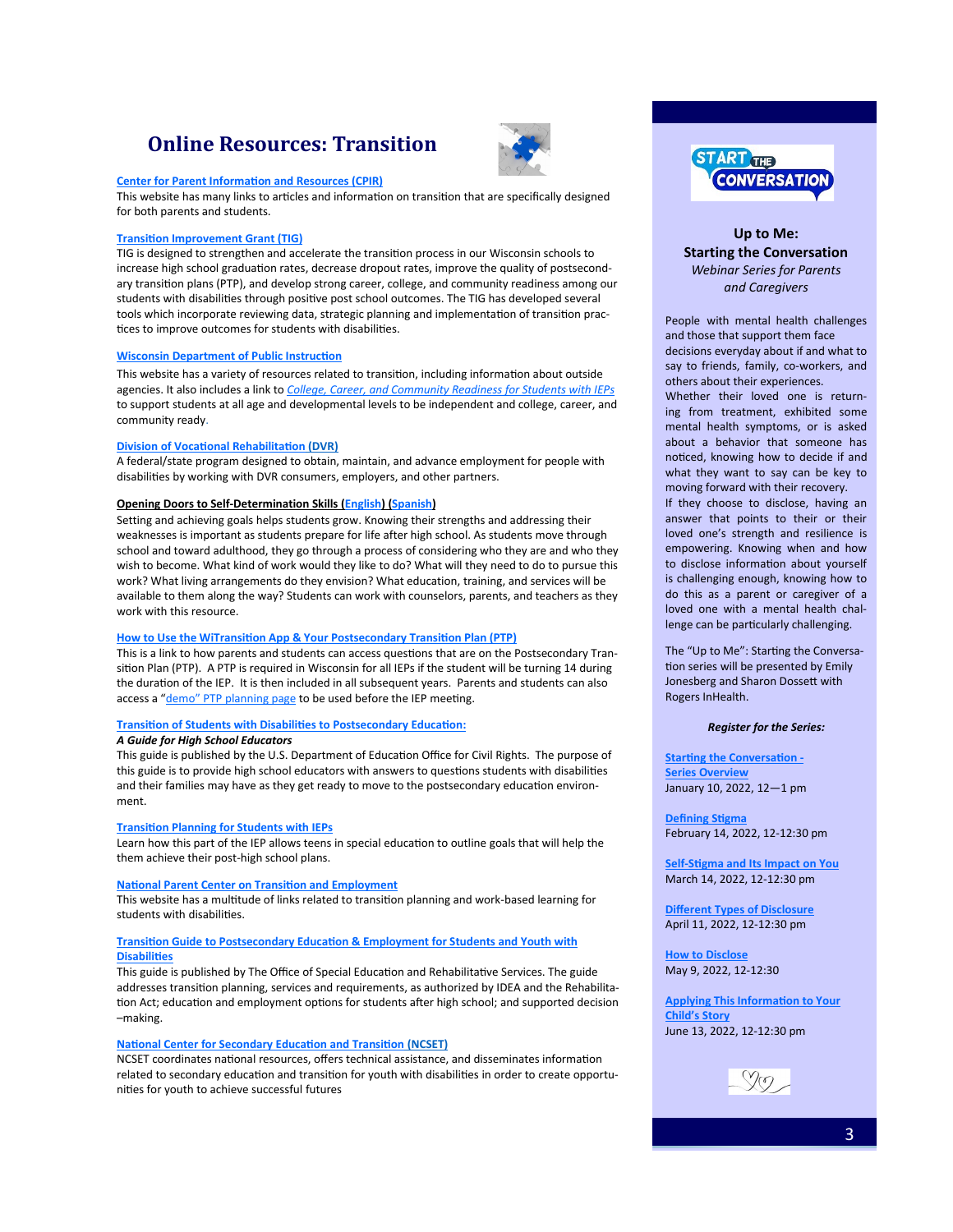#### **WI FACETS**



**Event title links to information [&](http://www.wifacets.org/events)  registration for WI FACETS FREE [workshops & webinars:](http://www.wifacets.org/events)**  To register by phone: 877-374-0511 **All webinars 12:00—1:00 PM (unless otherwise noted)**

**[Navigating the Juvenile Justice System](https://wifacets.org/events/event/navigating-juvenile-justice-system-when-you-have-mental-health-challenges)  [with Mental Health Challenges](https://wifacets.org/events/event/navigating-juvenile-justice-system-when-you-have-mental-health-challenges) Presenter:** Anna Moffit, NAMI **Date:** January 5, 2022

**[Up to Me for Parents](https://wifacets.org/events/event/me-starting-conversation-series-overview) - Series Overview Presenter:** Emily Jonesberg, Rogers InHealth **Date:** January 10, 2022

#### **"[Learn the Signs. Act Early!](https://wifacets.org/events/event/%E2%80%9Clearn-signs-act-early%E2%80%9D-toolkit)" Toolkit**

**Presenter:** Kris Pizur-Barnekow, CDC's Act Early Ambassador **Date:** January 12, 2022

#### **[Orientación y capacitación sobre los mini](https://wifacets.org/events/event/iep-mini-modules-training-orientation-spanish)  [módulos de IEP](https://wifacets.org/events/event/iep-mini-modules-training-orientation-spanish)**

**Date: Date:** January 13, 2022 **Presenter:** Sra. Nelsinia Ramos, de WI FACETS Si tiene preguntas sobre el taller, o necesita asistencia, llame al 414-374-4645 o por email a nramos@wifacets.org.

#### **[WSEMS: Mediation](https://wifacets.org/events/event/wsems-mediation-9)**

**Presenter:** Courtney Salzer, WI FACETS and Nissan Bar-Lev, CESA 7 **Date:** January 18, 2022

#### **Section 504 - [What Parents and Schools](https://wifacets.org/events/event/section-504-what-parents-and-schools-need-know)**

**[Need to Know](https://wifacets.org/events/event/section-504-what-parents-and-schools-need-know) Presenter:** Matthew Zellmer, WI FACETS **Date:** January 24, 2022

#### **[Foster Grandparents Program](https://wifacets.org/events/event/foster-grandparents-program)**

**Presenter**: Laura Langer, State Office on Aging **Date:** January 26, 2022

#### **[IEP 1: Conceptos básicos de educación](https://wifacets.org/events/event/iep-1-special-education-basics-spanish)  [especial](https://wifacets.org/events/event/iep-1-special-education-basics-spanish)**

**Presenter:** Sra. Nelsinia Ramos, de WI FACETS **Date:** January 27, 2022 Si tiene preguntas sobre el taller, o necesita asistencia, llame al 414-374-4645 o por email a nramos@wifacets.org.



#### **Updated Guidance for Disability Employment**

The U.S. Department of Education issued an updated [frequently asked questions document](https://rsa.ed.gov/sites/default/files/subregulatory/RSA-FAQ-22-02.docx)  that serves as guidance for the vocational rehabilitation program. The new information replaces guidance from 2017, the agency said. Federal law requires that individuals with disabilities receiving services through vocational rehabilitation must be provided the opportunity to obtain competitive integrated employment.

For a job to qualify under that standard, the guidance indicates that an employee with a disability must be paid at least minimum wage and compensated on par with workers without disabilities doing the same jobs. In addition, the position must be one that is "typically found in the community" where employees with disabilities interact with people without disabilities to the same extent as other workers. The job must offer opportunities for advancement much like those available to people without disabilities doing similar jobs.

Vocational rehabilitation agencies should evaluate jobs on a case-by-case basis to assess whether they are "typically found in the community," the document states. But, in order to satisfy that threshold, a position should be open to anyone who is qualified no matter their disability status.

Similarly, case-specific evaluation should be made to determine if a job offers an appropriate level of interaction with people without disabilities. Telework, freelance and flexible work opportunities may satisfy this requirement since the guidance says that interaction does not have to be face-to-face. Self-employment counts as competitive integrated employment as well, the document indicates.

Group settings like janitorial or landscaping crews may also be considered competitive integrated employment if they meet the requirements outlined. But, positions through the [AbilityOne Program](https://www.abilityone.com/ability-one-program) and other situations where individuals with disabilities are hired to "comply with a direct labor-hour ratio of individuals with disabilities required by federal law" likely would not qualify.

People with disabilities do not have to choose competitive integrated employment, the Education Department said, but that is the only route supported by the vocational rehabilitation program. "We emphasize that, while there are a variety of employment types currently available for individuals with disabilities to choose from based on their individual preferences, only 'competitive integrated employment' and supported employment are allowable employment outcomes for purposes of the VR program," the guidance states. If individuals choose to pursue work that does not meet the criteria for competitive integrated employment, vocational rehabilitation agencies should refer them to appropriate community resources, according to the frequently asked questions document.

### **Research to Read**

#### **Family Perspectives on a Successful Transition to Adulthood for Individuals with Disabilities**

Henninger, N. A., & Taylor, J. L. (2014). Family perspectives on a successful transition to adulthood for individuals with disabilities. *Intellectual and developmental disabilities*, *52*(2), 98–111. [https://](https://doi.org/10.1352/1934-9556-52.2.98) [doi.org/10.1352/1934](https://doi.org/10.1352/1934-9556-52.2.98)-9556-52.2.98

#### **[Article Link](https://www.ncbi.nlm.nih.gov/pmc/articles/PMC4128390/)**

When researchers evaluate adult outcomes for individuals with intellectual and/or developmental disabilities (ID/DD), the perspective of families is not always considered. Parents of individuals with ID/DD (n=198) answered an online survey about their definition of a successful transition to adulthood. Content analysis was used to describe themes and ideas present in responses. Rather than focusing only on developmental tasks of adulthood, such as living independently, being competitively employed, and maintaining friendships, responses reflected a more varied and dynamic view of success in adulthood, taking into account the fit between the person with ID/DD and his or her environment. As services are developed and implemented for adults with ID/DD, it is important to consider the full range of goals families have for their son or daughter's successful transition to adulthood.